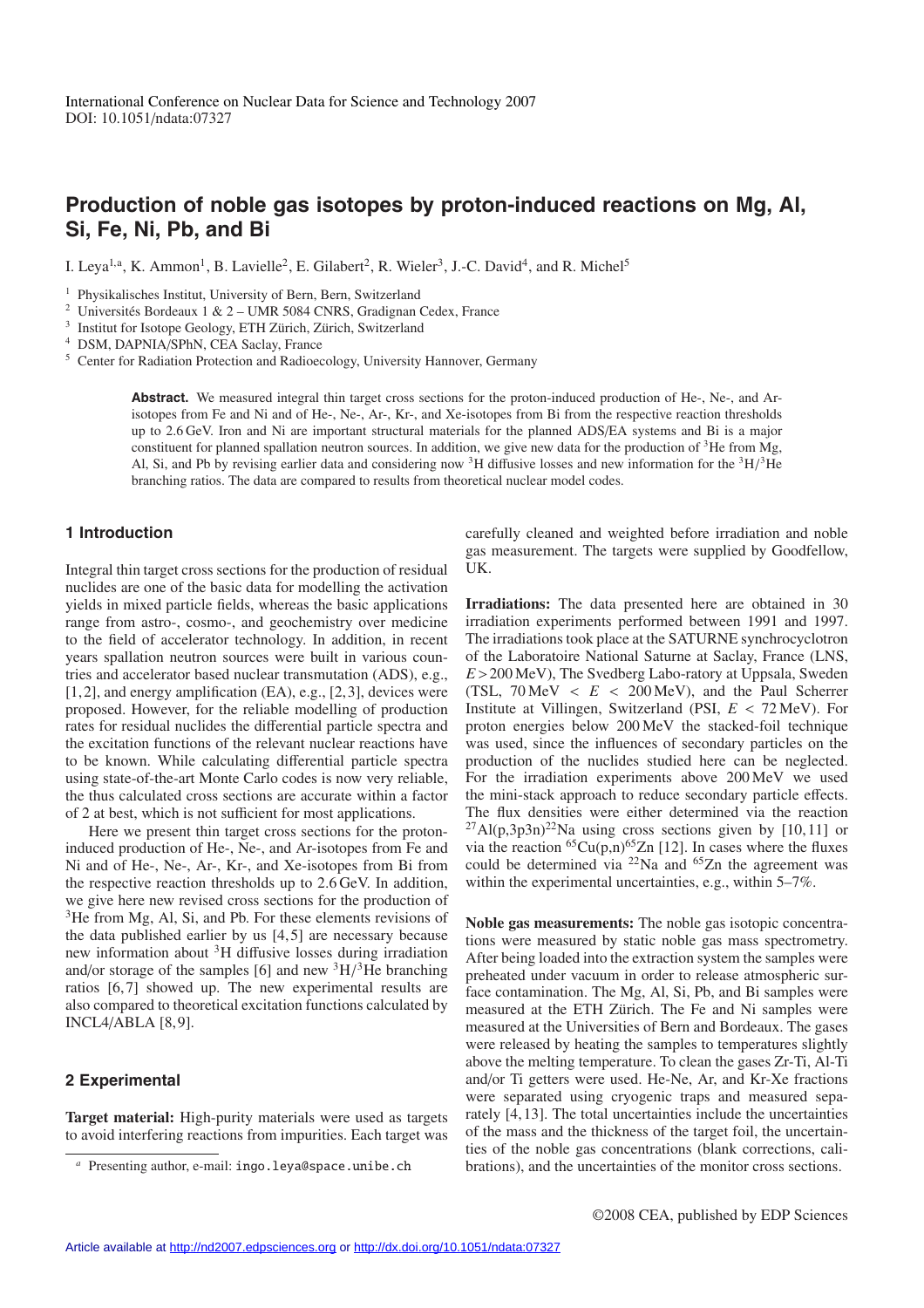Table 1. Cross sections for the proton-induced production of <sup>3</sup>He from Mg and Al.

| Energy                | Sigma                          | Energy        | Sigma                          |
|-----------------------|--------------------------------|---------------|--------------------------------|
| [MeV]                 | [mb]                           | [MeV]         | [mb]                           |
| <i>from magnesium</i> |                                | $180 \pm 1$   | $11.7 \pm 0.6$                 |
| $14.7 + 0.8$          | $0.06 \pm 0.01$                | $307 + 1$     | $19.6 \pm 1.1$                 |
|                       | $19.8 \pm 0.8$ $0.36 \pm 0.03$ | $380 \pm 1$   | $22.0 \pm 1.8$                 |
|                       | $24.7 \pm 0.7$ $2.45 \pm 0.14$ | $1600 \pm 1$  | $47.9 \pm 3.9$                 |
| $31.7 \pm 0.7$        | $6.41 \pm 0.37$                | from aluminum |                                |
| $33.8 \pm 0.6$        | $7.13 \pm 0.68$                |               | $41.5 \pm 0.4$ 7.96 $\pm 0.48$ |
| $34.5 + 0.7$          | $7.17 \pm 0.40$                | $109 \pm 1$   | $11.9 \pm 0.8$                 |
| $41.2 \pm 0.6$        | $7.73 \pm 0.45$                | $120 \pm 1$   | $13.1 \pm 0.8$                 |
| $50.0 \pm 0.8$        | $10.4 \pm 0.6$                 | $137 \pm 1$   | $14.2 \pm 0.9$                 |
| $70.3 \pm 0.5$        | $12.0 \pm 0.6$                 | $179 \pm 1$   | $13.3 \pm 0.9$                 |
| $116 \pm 1$           | $15.4 \pm 0.9$                 | $299 \pm 1$   | $18.4 \pm 1.1$                 |
| $137 \pm 1$           | $14.6 \pm 0.8$                 | $397 \pm 1$   | $21.9 \pm 1.3$                 |

**Table 2.** Cross sections for the proton-induced production of 3He from Si and Pb.

| Energy               | Sigma                          | Energy         | Sigma           |  |
|----------------------|--------------------------------|----------------|-----------------|--|
| [MeV] $\blacksquare$ | [mb]                           | [MeV]          | mb              |  |
| <i>from silicon</i>  |                                | $95.5 \pm 1.5$ | $4.71 \pm 0.77$ |  |
|                      | $31.3 \pm 1.1$ $5.29 \pm 0.31$ | $105 \pm 2$    | $5.07 \pm 0.82$ |  |
| $80.7 \pm 1.6$       | $17.1 \pm 1.0$                 | $114 \pm 2$    | $5.65 \pm 0.90$ |  |
|                      | $98.8 \pm 1.4$ $17.8 \pm 1.0$  | $122 \pm 2$    | $5.03 \pm 0.82$ |  |
| $112 \pm 1$          | $16.2 \pm 0.9$                 | $130 \pm 1$    | $5.44 \pm 0.88$ |  |
| $123 \pm 1$          | $16.2 \pm 0.9$                 | $144 \pm 1$    | $6.48 \pm 1.05$ |  |
| $136 \pm 1$          | $18.9 \pm 1.1$                 | $158 \pm 1$    | $5.82 \pm 0.94$ |  |
| $179 \pm 1$          | $17.8 \pm 1.1$                 | $171 \pm 1$    | $6.76 \pm 1.04$ |  |
| $317 \pm 1$          | $22.8 \pm 1.5$                 | $240 \pm 2$    | $10.3 \pm 1.8$  |  |
| $317 \pm 1$          | $22.5 \pm 1.4$                 | $273 \pm 1$    | $9.71 \pm 1.14$ |  |
| $388 \pm 1$          | $28.3 \pm 1.4$                 | $322 \pm 2$    | $12.6 \pm 1.7$  |  |
| $1600 \pm 1$         | $71.1 \pm 3.9$                 | $554 \pm 2$    | $20.6 \pm 2.8$  |  |
| from lead            |                                | $759 \pm 2$    | $31.5 \pm 4.6$  |  |
| $44.2 \pm 0.9$       | $2.78 \pm 0.33$                | $993 \pm 1$    | $31.7 \pm 4.0$  |  |
| $57.2 \pm 0.8$       | $4.12 \pm 0.48$                | $1163 \pm 1$   | $51.1 \pm 7.5$  |  |
| $65.5 \pm 0.7$       |                                | $1395 \pm 1$   | $70.1 \pm 8.7$  |  |
|                      | $76.5 \pm 1.8$ 4.00 $\pm$ 0.62 | $1567 \pm 1$   | $63.8 \pm 8.9$  |  |
|                      | $87.0 \pm 1.8$ 4.46 $\pm$ 0.72 | $2595 \pm 1$   | $97.6 \pm 12.5$ |  |

#### **3 Results**

The revised cross sections for the proton-induced production of 3He from Mg, Al, Si, and Pb are given in tables 1 and 2. Note that the cross sections given here replace our earlier data [4, 5], which were not corrected for diffusive losses and/or based on incorrect  ${}^{3}H/{}^{3}He$  branching ratios. The cross sections for the target elements Mg, Al, and Si are calculated assuming that diffusive losses follow a simple exponential law with the constant D. For the dimensionless ratio  $D/\lambda$  we use 2.6, 0.16, and 0.014 for Mg, Al, and Si, respectively [6]. Thereby  $\lambda$  is the decay constant of <sup>3</sup>H.

For the  ${}^{3}H/{}^{3}He$  branching ratios we use 1.20, 1.28, 1.16, 7.18, and 7.18 for Mg, Al, Si, Pb, and Bi, respectively [6, 7].

The cross sections for the production of  $3$ He from Pb and Bi are not corrected for  ${}^{3}H$  diffusive losses, since currently no information for the  $D/\lambda$ -ratios are available. All <sup>3</sup>He cross

Table 3. Cross sections for the proton-induced production of <sup>3</sup>He and 4He from Bi.

|              | Cross section [mb] |                |
|--------------|--------------------|----------------|
| Energy [MeV] | 3He                | $4$ He         |
| $102 \pm 2$  | $6.25 \pm 0.94$    | $109 \pm 8$    |
| $129 \pm 2$  | $7.31 \pm 1.03$    | $135 \pm 12$   |
| $134 \pm 2$  | $7.61 \pm 1.04$    | $168 \pm 12$   |
| $155 \pm 2$  | $5.56 \pm 0.77$    | $112 \pm 8$    |
| $161 \pm 1$  | $8.01 \pm 1.05$    | $162 \pm 12$   |
| $236 \pm 2$  | $8.88 \pm 1.64$    |                |
| $278 \pm 1$  | $6.65 \pm 0.91$    | $173 \pm 12$   |
| $319 \pm 2$  | $8.34 \pm 1.71$    | $225 \pm 37$   |
| $758 \pm 2$  | $26.9 \pm 4.4$     | $220 \pm 36$   |
| $999 \pm 1$  | $31.6 \pm 3.9$     | $813 \pm 59$   |
| $1161 \pm 2$ | $36.0 \pm 5.9$     | $857 \pm 68$   |
| $1398 \pm 1$ | $74.1 \pm 9.9$     | $1609 \pm 114$ |
| $1565 \pm 2$ | $47.8 \pm 7.0$     | $1231 \pm 87$  |
| $2589 \pm 1$ | $91.6 \pm 12.4$    | $2029 \pm 161$ |

sections given here are for the direct production of  ${}^{3}$ He, i.e., without any contributions from the radioactive isobar <sup>3</sup>H.

The database for Bi is fairly complete by now. However, here we give as tables only cross sections for the production of 3He and 4He, because those data are most badly needed for the design of ADS/EA systems. All other data are given in figures only. For Fe and Ni some of the cross sections are still preliminary and we decided to give all data in figures only. However, two papers giving all data and detailed discussions are currently prepared.

**Helium:** The cross sections for the proton-induced production of total He from Mg, Si, Fe, Pb, and Bi measured by our collaboration are shown in figure 1. In general, the data agree well with results from other authors. We therefore focus on some systematic aspects without extensive comparisons with earlier data. The excitation functions get steeper with increasing target mass. For example, the cross sections for the production of He from Mg increase by only a factor of 2 when increasing the proton energy from 50 MeV to 1.6 GeV. In contrast, the data for Pb increases by two orders of magnitude in the same energy range. Higher cross sections at lower energies for lighter target elements can easily be explained considering the Coulomb-barriers. As an example, to overcome the Coulomb-barrier of Mg a 4He particle must have more than 4.5 MeV; for Pb the energy increases to more than 21 MeV, therefore significantly preventing <sup>4</sup>He emission at low excitation energies. In addition, neutron emission and fission, which are competing reaction channels to <sup>4</sup>He emission, are important for heavy target elements, further reducing their He cross sections at low excitation energies. Higher cross sections for heavy elements are easily explained by their higher reaction cross sections. For example, the reaction cross section for Bi is about 4.5 times higher than for Mg. However, there is one notable exception to the discussed systematic. The cross sections for He production from Bi at energies below 200 MeV are significantly, i.e., by about a factor of 2, higher than the data for Pb. While smaller differences are expected due to slightly different reaction cross sections and Coulombbarriers (see above), differences by about a factor of 2 found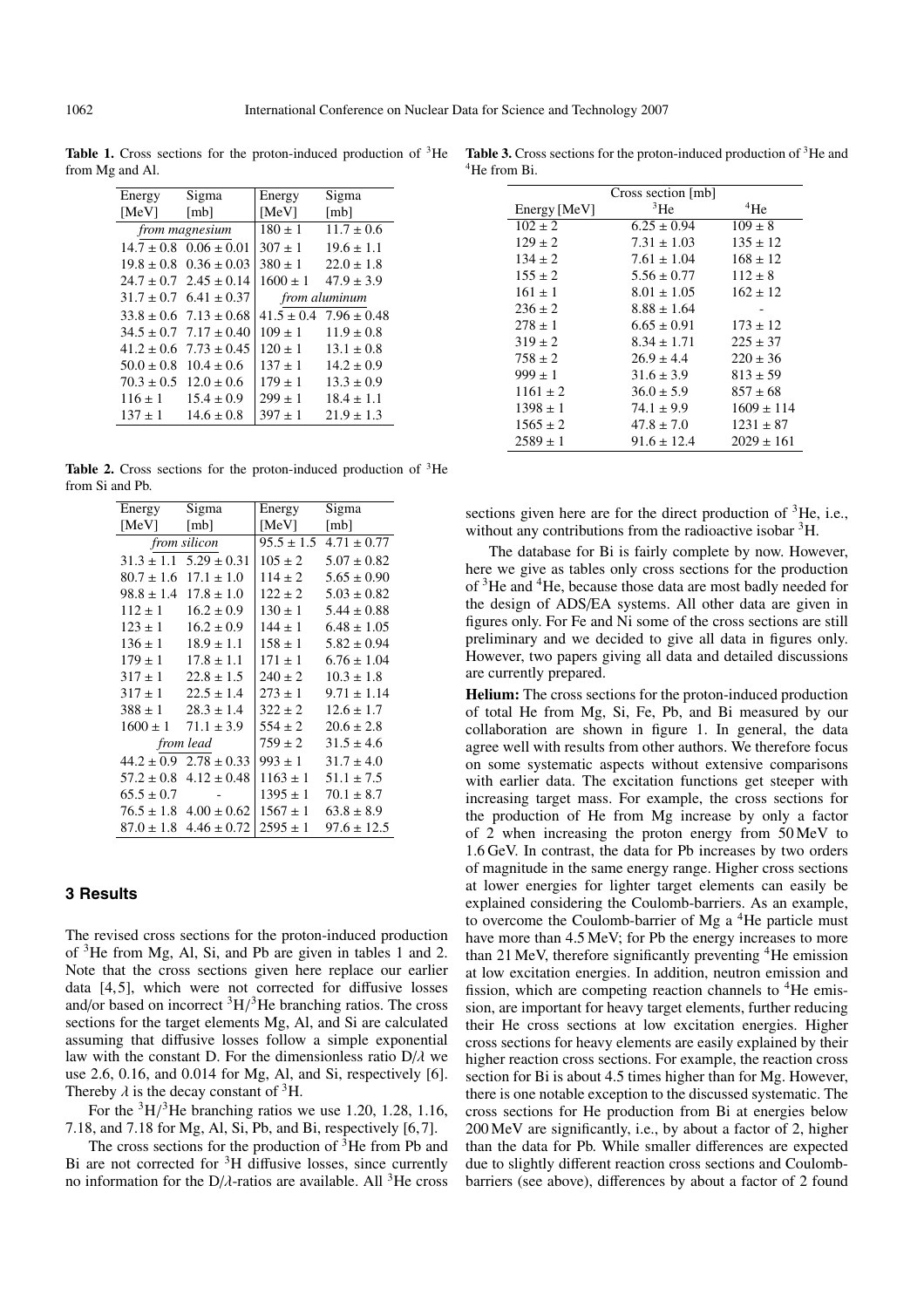

**Fig. 1.** Cross sections for the proton-induced production of total He from Mg, Si, Fe, Pb, and Bi.

by us are not easy to understand. However, we can exclude that the obvious too high Bi data are due to experimental artefacts, as blank contributions are only very minor and the data have been obtained in three different runs, i.e., with three different spectrometer settings. We also checked whether recoil effects, which might be of importance because the 6 Bi targets were directly neighboured to Al catcher foils (unfortunately no other targets were available to us), are the reason for the too high He data. However, the expected recoil effects are much too small to explain the data. In addition, the high He cross sections for Bi are confirmed by results from an earlier study [14], which gives a  $4$ He cross section at  $90$ MeV in agreement with our data. We therefore have to face the fact that the production of He from Bi below 200 MeV might be up to 2 times higher than from Pb. At higher energies the cross sections for both target elements are, as expected, very similar.

**Neon and Argon:** For Pb and Bi the <sup>21</sup>Ne excitation functions above ∼300 MeV are very similar, both showing a strong increase with projectile energy (not shown). Also similar for both elements, cross sections for the production of <sup>21</sup>Ne could be determined for energies down to ∼100 MeV [4], where values of up to 0.1 mb are reached. However, in contrast to the Pb data, which were interpreted with respect to a possible lowering of the effective Coulomb-barrier [4], the interpretation of the Bi data is not straightforward, as recoil effects from neighboured Al foils cannot be excluded. For <sup>36</sup>,38Ar the cross section database for Pb and Bi is still very scarce. However, from the existing data we can conclude that the cross sections for both elements are very similar. Thanks to our new data the cross section database for Fe and Ni is fairly complete by now, which enable for a first time detailed studies of cosmogenic production rates in iron meteorites.

**Krypton:** Figure 2 exemplarily compares the excitation functions for the production of  ${}^{82}$ Kr (upper panel) and  ${}^{85}$ Kr (lower panel) from Bi (dark symbols) and Pb (grey symbols), respectively. The data for Pb are from [4]. Results from INCL4/ABLA calculations are shown as straight lines. As



**Fig. 2.** Excitation functions for the proton-induced production of 82Kr (upper panel) and 85Kr (lower panel) from *nat*Pb (ref. [4], grey symbols) and 209Bi (black symbols), respectively. The results of INCL4/ABLA calculations are shown as straight lines.

already discussed [4, 13] Kr isotopes are dominantly produced by hot or cold symmetric fission. Hot symmetric fission occurs early in the reaction process while the excited nucleus is still hot, i.e., at times early in the evaporation phase. We attribute the production of n-rich isotopes, e.g.,  ${}^{85}$ Kr, to hot symmetric fission. The n-poor isotopes, e.g., 82Kr, are produced via cold symmetric fission, i.e., fission after the nucleus has almost completely de-excited at times later in the evaporation phase. The data for both symmetric fission channels clearly indicate that the cross sections for Bi are higher than for Pb, whereas the differences are higher at lower projectile energies.

At lower energies, i.e., below ∼300 MeV, the cross sections from Bi are higher than from Pb by about a factor of 2. For energies above ∼300 MeV the Bi data are only higher by about 20–40%. This is due to higher fission cross sections for Bi compared to Pb. For example, according to the systematic given by Prokofiev [15] the fission cross sections for Bi are higher than for Pb by about a factor of 2, 40%, and 30% at 100 MeV, 500 MeV, and 1.6 GeV, respectively. To summarize, the cross section database for Kr isotopes can consistently be explained assuming hot and cold symmetric fission as the dominant (only?) reaction mechanism and fission cross sections, which are (energy-dependent) higher for Bi compared to Pb.

**Xenon:** In figure 3 we exemplarily compare the excitation functions for the production of  $^{126}\text{Xe}$  (upper panel) and  $^{130}\text{Xe}$ (lower panel) from Bi (dark symbols) and Pb (grey symbols, [4]), respectively.